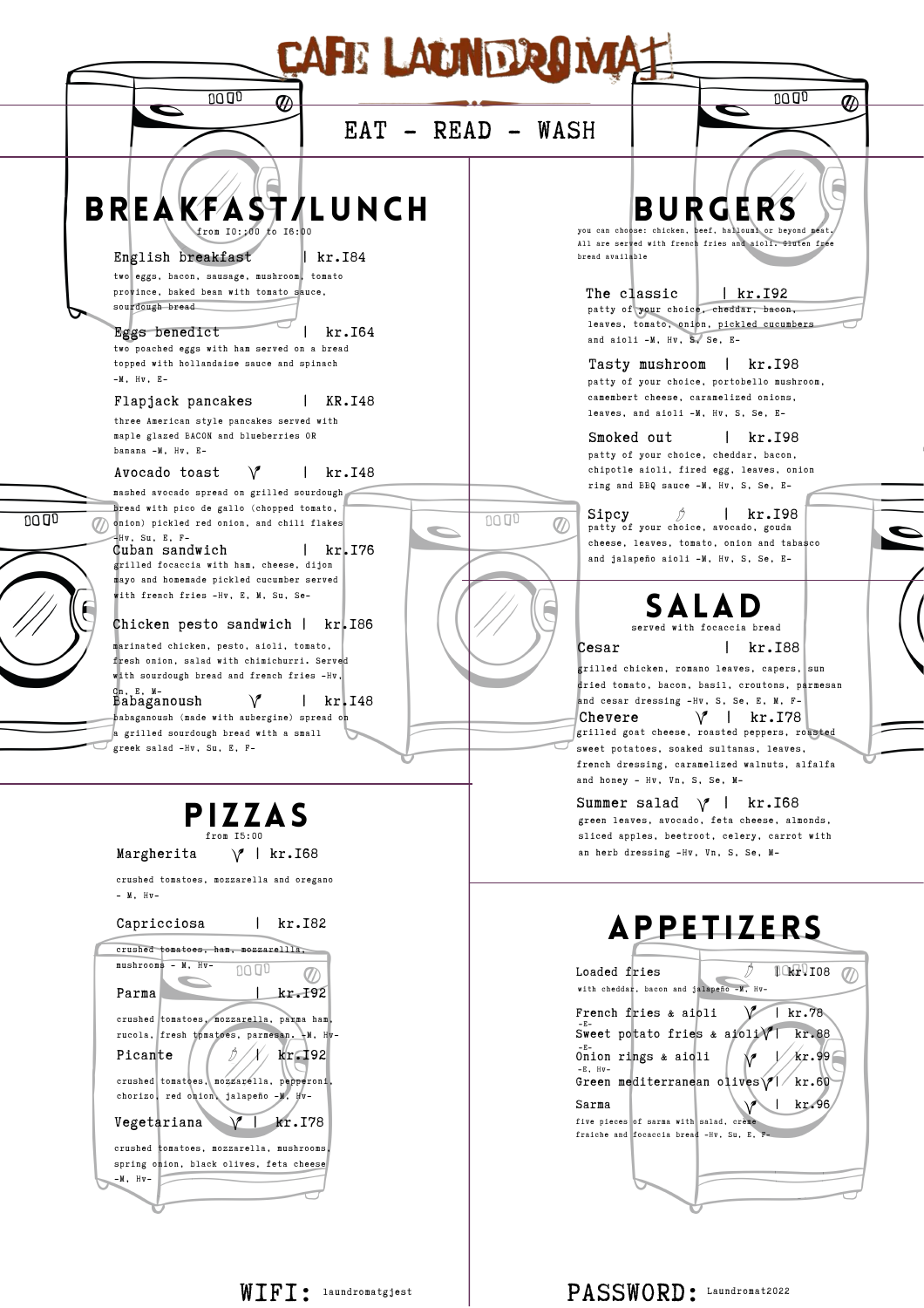

WIFI: laundromatgjest | PASSWORD: Laundromat2022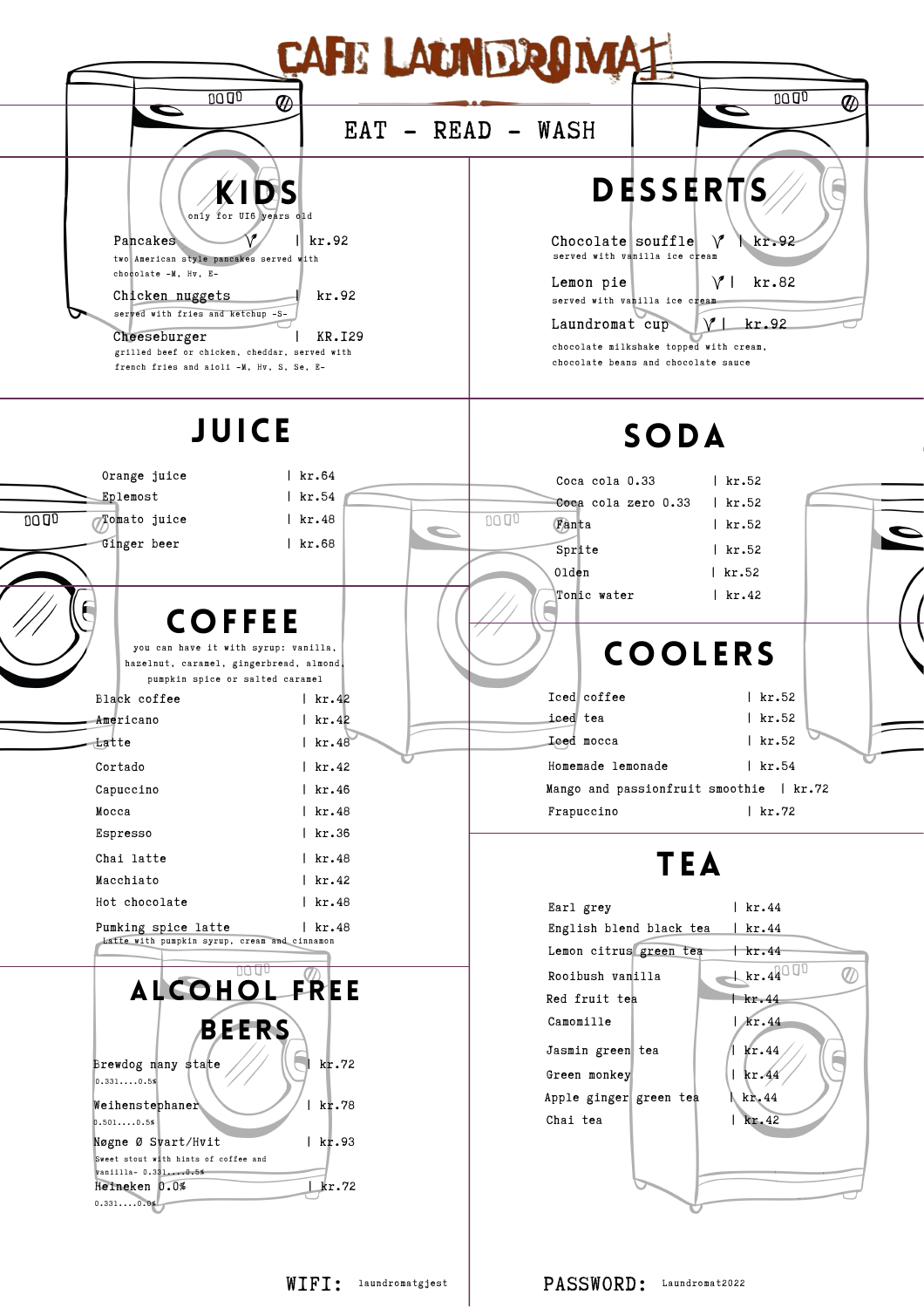| $\overline{\bm{\varpi}}$                                     |                      | EAT - READ - WASH                                | $\boldsymbol{\textcircled{r}}$<br>D |  |
|--------------------------------------------------------------|----------------------|--------------------------------------------------|-------------------------------------|--|
|                                                              | <b>DRAFT BEERS</b>   |                                                  | PILSNERVLAGER                       |  |
| Hansa 0,4L                                                   | $ $ kr.84            | Heineken                                         | kr.88                               |  |
| Hansa 0.6L                                                   | $ $ kr. II8          | 0.3314.7%                                        |                                     |  |
| Ace pineapple cider                                          | $ $ kr. $108$        | Grolsch premium<br>0.4514.7%                     | kr.I24                              |  |
| 0.4015.0%<br>Nøgne Ø 4885 Blanc<br>0.3014.5%                 | kr.96                | San Miguel especial<br>114.5%                    | $ $ kr. 196                         |  |
| Hansa lite mango IPA                                         | $ $ kr.96            | Birra Moretti<br>0.3314.6%                       | kr.88                               |  |
| 0.3314.2%<br>Lervig helles yeah lager<br>0.3014.5%           | $ $ kr.94            | Kona longboard lager<br>0.3514.6%                | $ $ kr.94                           |  |
| Nøgne Ø IPA<br>0.3017%                                       | $ $ kr.98            | Sol lys lager<br>0.3314.7%                       | $ $ kr.88                           |  |
| Nøgne global pale ale<br>0.3314.5%                           | kr.94                | <b>IPA</b>                                       |                                     |  |
| Borg citra blonde                                            | kr.93                |                                                  |                                     |  |
| 0.3014.7%<br>Nøgne old salt tavern extra special             |                      | Amundsen inkadagger                              | $ $ kr. $102$                       |  |
| bitter                                                       | $ $ kr. 96           | 100000331.00058<br>Brewdog punk ipa              | $ $ kr. $108$                       |  |
| 0.3316%                                                      |                      | 0.3315.6%                                        |                                     |  |
|                                                              |                      | Lervig house party<br>Session ipa- 0.334%        | kr.92                               |  |
| <b>PALE ALE</b>                                              |                      | Amundsen hopbliminal messages   kr.IO2           |                                     |  |
|                                                              |                      | New england ipa- 0.3315.3%<br>Nøgne two captains | $ $ kr. $125$                       |  |
| Amundsen lorita                                              | $ $ kr.92            | Double ipa- 0.3318%                              |                                     |  |
| 0.3314.5%<br>Haandbryggeriet pale ale                        | $ $ kr. II8          | Peaky blinder black ipa                          | kr.I49                              |  |
| 0.5014.5%                                                    |                      | 0.5014.4%<br>Kinn vestkyst                       | $\sqrt{\text{kr.225}}$              |  |
| Nøgne asian pale ale<br>Lemongrass infused ale- 0.334.5%     | kr.98                | 0.7517%                                          |                                     |  |
|                                                              |                      |                                                  |                                     |  |
| WIT/WEISSE/SAISON                                            |                      | <b>BLONDE</b>                                    |                                     |  |
|                                                              |                      | Nøgne blonde                                     | kr.92                               |  |
| Paulaner hefe-weissbier<br>0.5014.6%                         | $ $ kr. II8          | 0.3314.5%<br>7fjell småtøs                       | $ $ kr.96                           |  |
| En belgisk wit                                               | $ $ kr.92            | 0.3314.7%                                        |                                     |  |
| 0.3314.5%<br>Kinn slateøl                                    | kr. 196              | Oslove                                           | $ $ kr.96                           |  |
| 0.756%                                                       |                      | 0.3314.7%                                        |                                     |  |
| Zimm's legacy saison stile ale   kr.II2<br>1000<br>0.3316.8% |                      |                                                  | 1000<br>$\tau$                      |  |
| Amundsen lush berlina wisse                                  | $ \mathcal{A}$ r.II2 |                                                  |                                     |  |
| Raspalime berliner- 0.3315.3%                                |                      | <b>SOUR/WILD</b>                                 |                                     |  |
|                                                              |                      |                                                  |                                     |  |
| <b>BELGIAN STYLE</b>                                         |                      | Eik and tid brom<br>Raspberry sour beer- 0.3317% | 1/kr.132                            |  |
| Kinn bøvelen                                                 | kr.245               | Lervig human nature                              | kr.98                               |  |
| 0.7519%                                                      |                      | Guava sour- 0.3314.5%<br>Timmermans oude gueuze  | kr.I56                              |  |
| Tripel karmeliet<br>0.3318.4%                                | kr. 125              | 0.3756.7%                                        |                                     |  |
|                                                              |                      | Lervig passion tang                              | kr.I05                              |  |
|                                                              |                      | Passion fruit sour ale- 0.3317%                  |                                     |  |